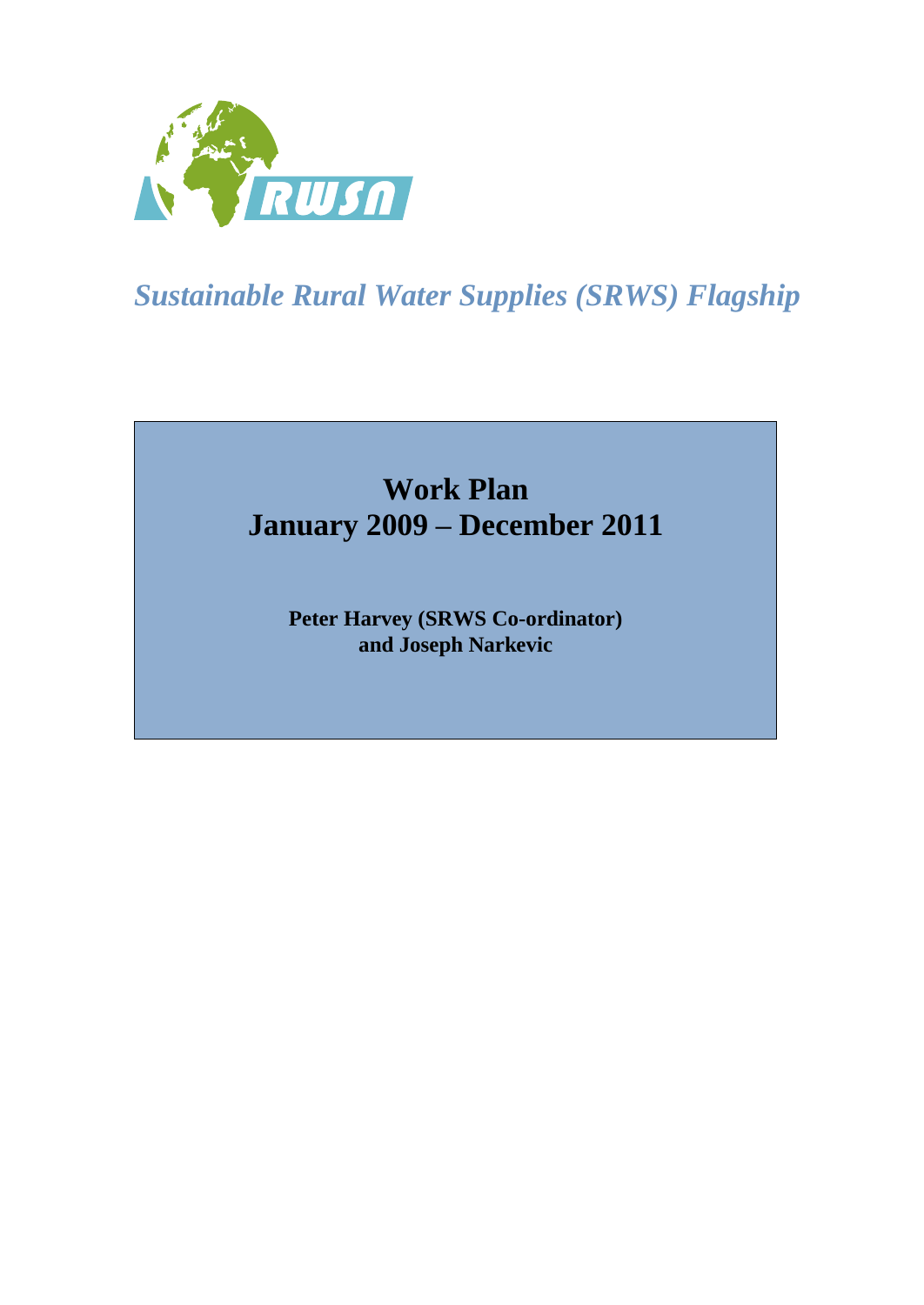| <b>Contents</b>                                                         | Page |
|-------------------------------------------------------------------------|------|
|                                                                         | 3    |
|                                                                         | 5    |
| 3.0 Objectives and Goals of the Sustainable Rural Water Supply Flagship | 7    |
|                                                                         | 8    |
|                                                                         | 10   |
|                                                                         | 11   |
|                                                                         | 12   |
|                                                                         | 14   |
|                                                                         | 15   |
|                                                                         | 17   |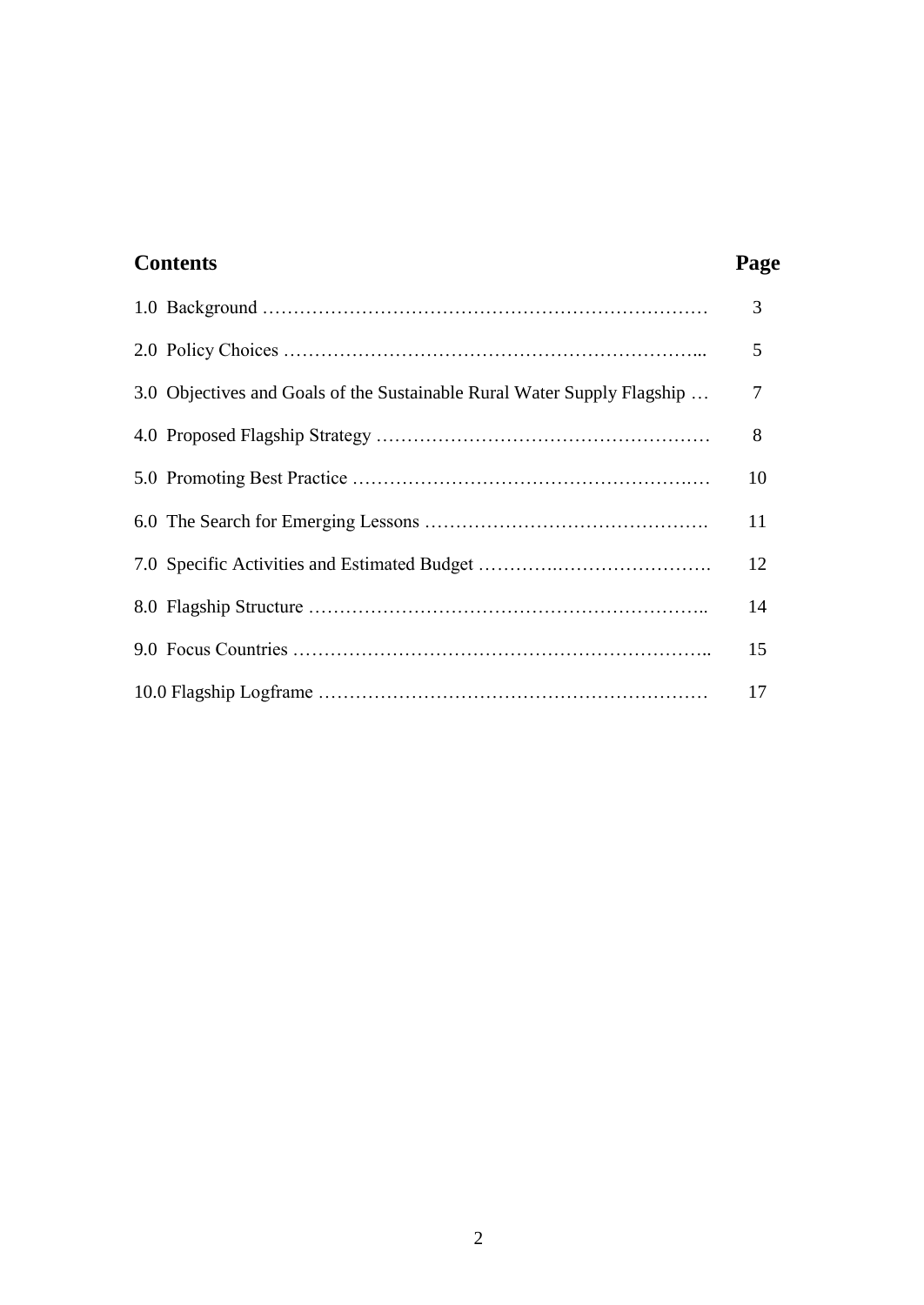# **RWSN Strategy Paper / Three-Year Work Plan Sustainable Rural Water Supply**

#### **1.0 Background**

1.1 Over the past three decades a progressive effort has been made to make rural water supplies operational over longer periods of time. Many new and effective approaches have been developed to achieve this aim, though in reality the ultimate goal of 100% sustainable rural water supply remains elusive. The handpump, which supplies nearly half of all rural African's protected water supplies, has an estimated functionality rate of approximately 64%<sup>1</sup>. (see Table 1). Data for other types of protected rural water supply are not as readily available, although it might be reasonable to estimate that spring sources would be slightly more sustainable, and motorized pump arrangements would be much less sustainable. Until more reliable estimates appear it will be assumed under this flagship (based upon the handpump data), that only two out of three water points in rural areas on the continent are functional at any given time.

1.2 Several reasons for this unacceptably high failure rate have been identified, including: inappropriate technology; poor construction; lack of community involvement and subsequent sense of ownership; poor community organization or cohesion; lack of followup support and/or training; the unavailability or high cost of spare parts, energy, and professional support services; and the drying-up of source water. For many years the failure rate had been attributed to technological reasons alone. It has now become clear that social and institutional factors play equally important roles. The critical question to ask is no longer solely, "Why do water supplies fail?", but "Why do they fail and why haven't communities and/or service providers kept them running?"<sup>2</sup>

1.3 Getting handpumps, for example, to work reliably in rural areas of Africa has proven to be a particularly intractable problem. A long-term study by WEDC on sustainable handpumps in Africa had to recognize that, "The (study) has experienced great difficulty in identifying sustainable handpump projects in Africa."<sup>3</sup> Similarly, a recently developed World Bank scorecard for eleven low-income Sub-Saharan Africa (SSA) countries<sup>4</sup> found that while six of the eleven countries surveyed are rated as having "fully user-friendly handpumps", none had fully sustainable spare parts supplies (nine of these had partiallysustainable spare parts supplies, while two countries were rated as having completely unsustainable supply chains.) While it is recognized that the sustainability of rural water supplies relies on much more than supply chains alone, if we accept the sustainability of spare parts supply as a proxy measure for overall handpump sustainability, the implication is clear – few countries, if any, are successfully addressing the problem of keeping rural water supplies functioning.

 $\overline{a}$ 

<sup>&</sup>lt;sup>1</sup> Preliminary Desk Study of Potential for Self Supply in Sub-Saharan Africa, Sally Sutton, WaterAid and the Rural Water Supply Network, October 2004, Table 1, p. 7.; and, unpublished data table for 18 SSA countries, J. Narkevic, WSP, April 2007.

<sup>2</sup> It is equally as important to understand why many water supplies *do* work, and why many communities *do* keep them in repair!

<sup>&</sup>lt;sup>3</sup> Guidelines for Sustainable Handpump Projects in Africa, Interim Report, October 2002. Available at

http://www.lboro.ac.uk/wedc/projects/shp

<sup>4</sup> Millennium Development Goals (MDGs) for Water and Sanitation, Country Assessments for Benin, Burkina Faso, Chad, Ethiopia, Ghana, Mali, Mozambique, Niger, Senegal, Tanzania, and Uganda., The World Bank, December 2003.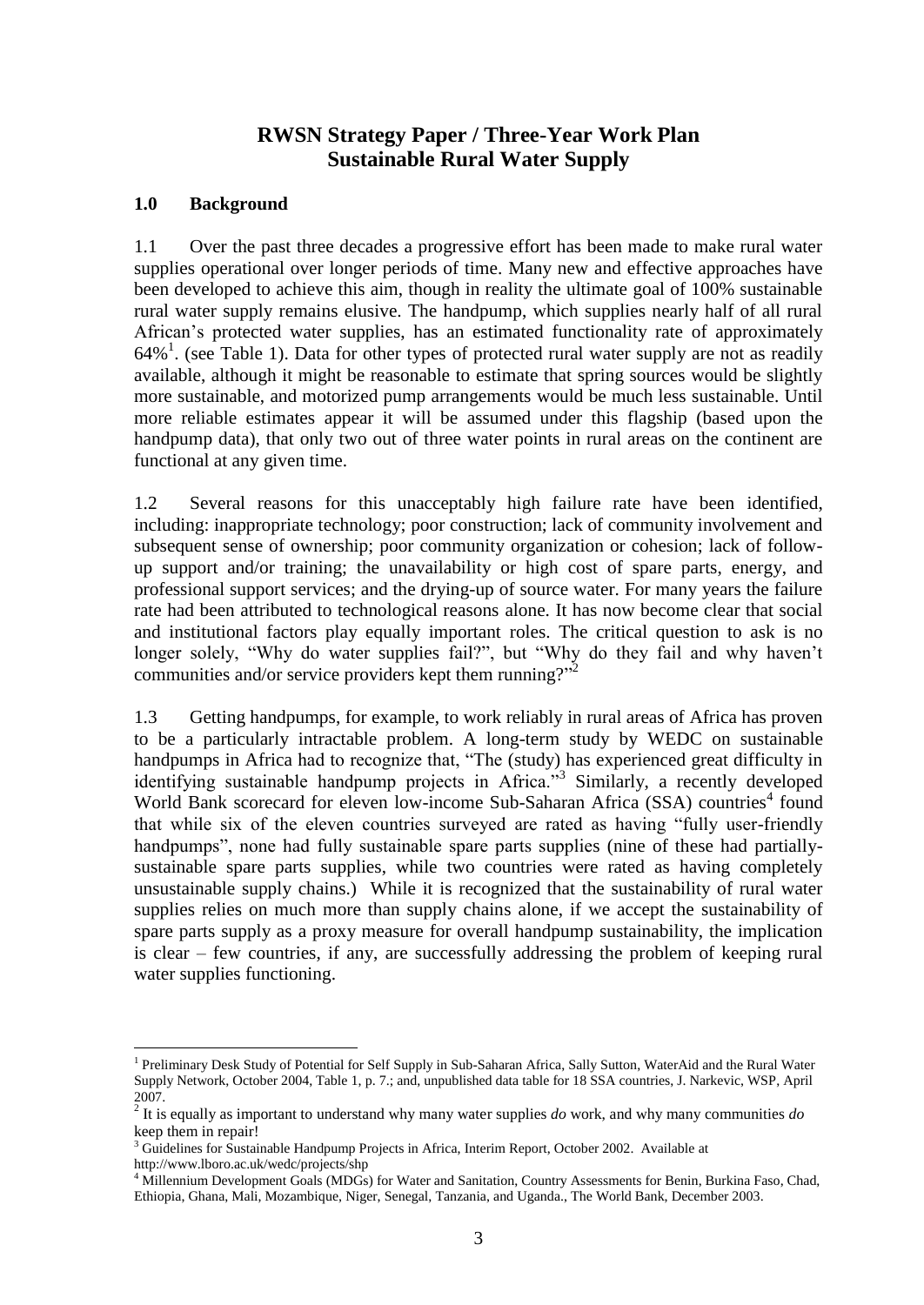| Handpump Data, Selected Countries in Sub-Saharan Africa                                                                                                            |                  |                   |                       |                       |                                                                                    |                     |           | <u>s and the company subminatively and see in suc-summan chilea,</u> |                              |        |                 | June 1, 2007                                            |
|--------------------------------------------------------------------------------------------------------------------------------------------------------------------|------------------|-------------------|-----------------------|-----------------------|------------------------------------------------------------------------------------|---------------------|-----------|----------------------------------------------------------------------|------------------------------|--------|-----------------|---------------------------------------------------------|
|                                                                                                                                                                    |                  |                   |                       |                       |                                                                                    |                     |           |                                                                      |                              |        |                 |                                                         |
|                                                                                                                                                                    |                  | <b>Estimated</b>  | <b>Estimated</b>      | <b>Estimated</b>      | <b>Estimated</b>                                                                   | <b>Estimated</b>    |           |                                                                      |                              |        | <b>HandPump</b> |                                                         |
|                                                                                                                                                                    |                  | <b>Rural Pop.</b> | Rural                 | Rural                 | % Served by                                                                        | <b>Number using</b> | Total #   | # Functioning # Non-Funct.                                           |                              | % Non- | <b>Priority</b> |                                                         |
| Country                                                                                                                                                            | <b>Informant</b> | $(millions)^1$    | Coverage <sup>1</sup> | Unserved <sup>1</sup> | <b>Handpumps</b>                                                                   | Handpumps           | Handpumps | <b>Handpumps</b>                                                     | <b>Handpumps Functioning</b> |        | Ranking         | <b>Notes</b>                                            |
|                                                                                                                                                                    |                  |                   |                       |                       |                                                                                    |                     |           |                                                                      |                              |        |                 |                                                         |
| Angola                                                                                                                                                             | Dauda            | 8.6               | 40%                   | 5.2                   | 90%                                                                                | 3.10                | 4,500     | 3,150                                                                | 1,350                        | 30%    | 1.57            | UNICEF estimate                                         |
| Benin                                                                                                                                                              | S Adokpo         | 3.7               | 60%                   | 1.5                   | 45%                                                                                | 1.00                | 6,700     | 5,200                                                                | 1,500                        | 22%    | 0.25            |                                                         |
| <b>Burkina Faso</b>                                                                                                                                                |                  | 10.5              | 44%                   | 5.9                   | 62%                                                                                | 2.86                | 22,400    | 16,800                                                               | 5,600                        | 25%    | 5.10            | <b>UNICEFCountry Profiles</b>                           |
| Cameroon                                                                                                                                                           | J.Rihouey        | 7.7               | 41%                   | 4.5                   | 50%                                                                                | 1.58                | 9,000     | 6,750                                                                | 2,250                        | 25%    | 1.28            | Estimate J. Rihouey                                     |
| <b>DRC</b>                                                                                                                                                         | G. Kazad         | 35.3              | 29%                   | 25.1                  | 4%                                                                                 | 0.41                | 1,500     | 500                                                                  | 1,000                        | 67%    | 0.25            | approx. 60% use springs                                 |
| Ethiopia                                                                                                                                                           | <b>B.Muluneh</b> | 58.7              | 11%                   | 52.2                  | 30%                                                                                | 1.94                | 30,046    | 19,667                                                               | 10,379                       | 35%    | 40.67           | DHS 2000/HP # calculated                                |
| Cote d'Ivoire                                                                                                                                                      |                  | 9.2               | 74%                   | 2.4                   | 80%                                                                                | 5.45                | 19,500    | 6,825                                                                | 12,675                       | 65%    | 6.06            | <b>UNICEFCountry Profiles</b>                           |
| Guinea                                                                                                                                                             |                  | 5.5               | 38%                   | 3.4                   | 85%                                                                                | 1.78                | 12,500    | 10,000                                                               | 2,500                        | 20%    | 1.81            | <b>UNICEFCountry Profiles</b>                           |
| Kenya                                                                                                                                                              | P. Nduati        | 19.6              | 46%                   | 10.6                  | 15%                                                                                | 1.35                | 12,000    | 8,400                                                                | 3,600                        | 30%    | 1.43            | DHS 2003/Estimates                                      |
| Liberia                                                                                                                                                            |                  | 1.7               | 52%                   | 0.8                   | 75%                                                                                | 0.66                | 1,350     | 420                                                                  | 930                          | 31%    | 0.06            | <b>UNICEFCountry Profiles</b>                           |
| Madagascar                                                                                                                                                         | R.Herivelo       | 12.5              | 34%                   | 8.3                   | 19%                                                                                | 0.81                | 2,500     | 2,250                                                                | 250                          | 10%    | 0.10            | other service types                                     |
| Malawi                                                                                                                                                             |                  | 10.0              | 62%                   | 3.8                   | 77%                                                                                | 4.77                | 19,000    | 11,400                                                               | 7,600                        | 40%    | 5.56            | MICS 2000 + 2006/WHO                                    |
| Mali                                                                                                                                                               | S.Sutton         | 8.6               | 35%                   | 5.6                   | 50%                                                                                | 1.51                | 14,200    | 9,400                                                                | 4,800                        | 34%    | 3.35            | Unicef summaries/Est.                                   |
| Mozambique                                                                                                                                                         | J.Narkevic       | 12.6              | 24%                   | 9.6                   | 82%                                                                                | 2.48                | 17,000    | 12,700                                                               | 4,300                        | 25%    | 8.44            | Nat. Water Directorate Data                             |
| Niger                                                                                                                                                              | I. Sanoussi      | 9.0               | 36%                   | 5.8                   | 56%                                                                                | 1.81                | 7,175     | 5,025                                                                | 2,150                        | 35%    | 2.03            | Min. Hydraulics 2005 for # HP                           |
| Nigeria                                                                                                                                                            | <b>B.Aleobua</b> | 65.3              | 49%                   | 33.3                  | 35%                                                                                | 11.20               | 80,000    | 40,000                                                               | 40,000                       | 50%    | 116.56          | JMP and UNICEF sources/Est                              |
| Sierra Leone                                                                                                                                                       |                  | 3.0               | 46%                   | 1.6                   | 55%                                                                                | 0.76                | 2,500     | 875                                                                  | 1,625                        | 65%    | 0.36            | Unicef summaries/Est./MICS2                             |
| Tanzania                                                                                                                                                           | N.Paynter        | 23.9              | 62%                   | 9.1                   | 17%                                                                                | 2.52                | 10.000    | 6,500                                                                | 3,500                        | 35%    | 1.35            |                                                         |
| Uganda                                                                                                                                                             | S.Mutono         | 22.0              | 52%                   | 10.6                  | 60%                                                                                | 6.86                | 30,000    | 24,000                                                               | 6,000                        | 20%    | 9.50            |                                                         |
| Zambia                                                                                                                                                             | P.Harvey         | 7.0               | 36%                   | 4.5                   | 54%                                                                                | 1.36                | 15,000    | 10,200                                                               | 4,800                        | 32%    | 2.90            | MLGH estimate                                           |
| Zimbabwe                                                                                                                                                           | P.Morgan         | 8.5               | 74%                   | 2.2                   | 60%                                                                                | 3.77                | 38,200    | 26,800                                                               | 11,400                       | 30%    | 3.78            | UNICEF inventory/estimate                               |
|                                                                                                                                                                    |                  |                   |                       |                       |                                                                                    |                     |           |                                                                      |                              |        |                 |                                                         |
| <b>Totals</b>                                                                                                                                                      |                  | 343               | 40%                   | 206                   | 42%                                                                                | 58.0                | 355,071   | 226,862                                                              | 128,209                      | 36%    |                 |                                                         |
| = JMP 2004 (Joint Monitoring Program)                                                                                                                              |                  |                   |                       |                       |                                                                                    |                     |           |                                                                      |                              |        |                 |                                                         |
|                                                                                                                                                                    |                  |                   |                       |                       | = Priority formula: Rur.Unserved * % handpumps* % non-funct.*0.25(#handpumps/1000) |                     |           |                                                                      |                              |        |                 |                                                         |
| Est. = Estimates made where number of handpumps not clearly stated, but assumed to include both boreholes and protected wells.                                     |                  |                   |                       |                       |                                                                                    |                     |           |                                                                      |                              |        |                 |                                                         |
| HP # Calculated = Actual number of handpumps not inventoried, but number estimated by dividing total population served with handpumps by 250 persons per handpump. |                  |                   |                       |                       |                                                                                    |                     |           |                                                                      |                              |        |                 |                                                         |
| DHS = Demographic and Health Survey (year of survey in parenthesis)                                                                                                |                  |                   |                       |                       |                                                                                    |                     |           |                                                                      |                              |        |                 |                                                         |
| UNICEF Country Profiles = Country Profiles for Water and Sanitation, West and Central Africa, UNICEF (2005)                                                        |                  |                   |                       |                       |                                                                                    |                     |           |                                                                      |                              |        |                 |                                                         |
|                                                                                                                                                                    |                  |                   |                       |                       |                                                                                    |                     |           |                                                                      |                              |        |                 | in/research others/handpump data selected ssa countries |

Table 1 – Data on Handpump Sustainability and Use in Sub-Saharan Africa, by country

1.4 Similarly, using private sector supply chains as a proxy measure for handpump sustainability, it appears that successful private sector participation has been found only in countries where rural population densities are high, incomes are rising, costs to the consumer are low, and commercial networks already flourish<sup>5</sup>. While these conditions can be found in several Asian countries, no SSA country has to date been identified as meeting most or all of the criteria for successful supply chain creation, with the possible exceptions of South Africa<sup>6</sup> (see Figure 1). Most African countries appear to be many years, even decades, away from creating a self-sustaining private sector supply chain for handpump spare parts, or market-based maintenance and repair services.

1.5 In any case, research looking directly at handpump sustainability is sparse. We cannot even say with certainty what the primary causes are for non-functioning handpumps in any given country or sub-region within a country. Rural monitoring systems are weak or non-existent, and efforts to determine why handpumps are not functioning, maintained, or repaired are seldom attempted or reported. When information is available it generally comes in the form of a "snapshot", not a time series. This may also explain why we have not generally established international or country-specific benchmarks for failure rates, handpump working lives, or down times.

1.6 Over the years, however, we as a subsector have through trial-and-error cultivated a number of standard recommendations and a few best practices, some of which have strong evidence to back them up, while some are based upon professional judgment. Our task is to further promote and conscientiously implement the proven strategies, incrementally improve those in need of improvement, and completely overhaul others.

 $\overline{a}$ 

<sup>&</sup>lt;sup>5</sup> Setting Up Viable Supply Chains for Hand Pumps in Vietnam, Derrick Ikin and Erich Baumann, SDC, HTN, SKAT, undated.

<sup>&</sup>lt;sup>6</sup> South Africa is not shown in Figure 1 - it has a population density of 35  $p/km^2$  and PPP of \$9,160. Bangladesh is at the opposite extreme – a population density of  $1,007$  p/km² and PPP of \$1,590.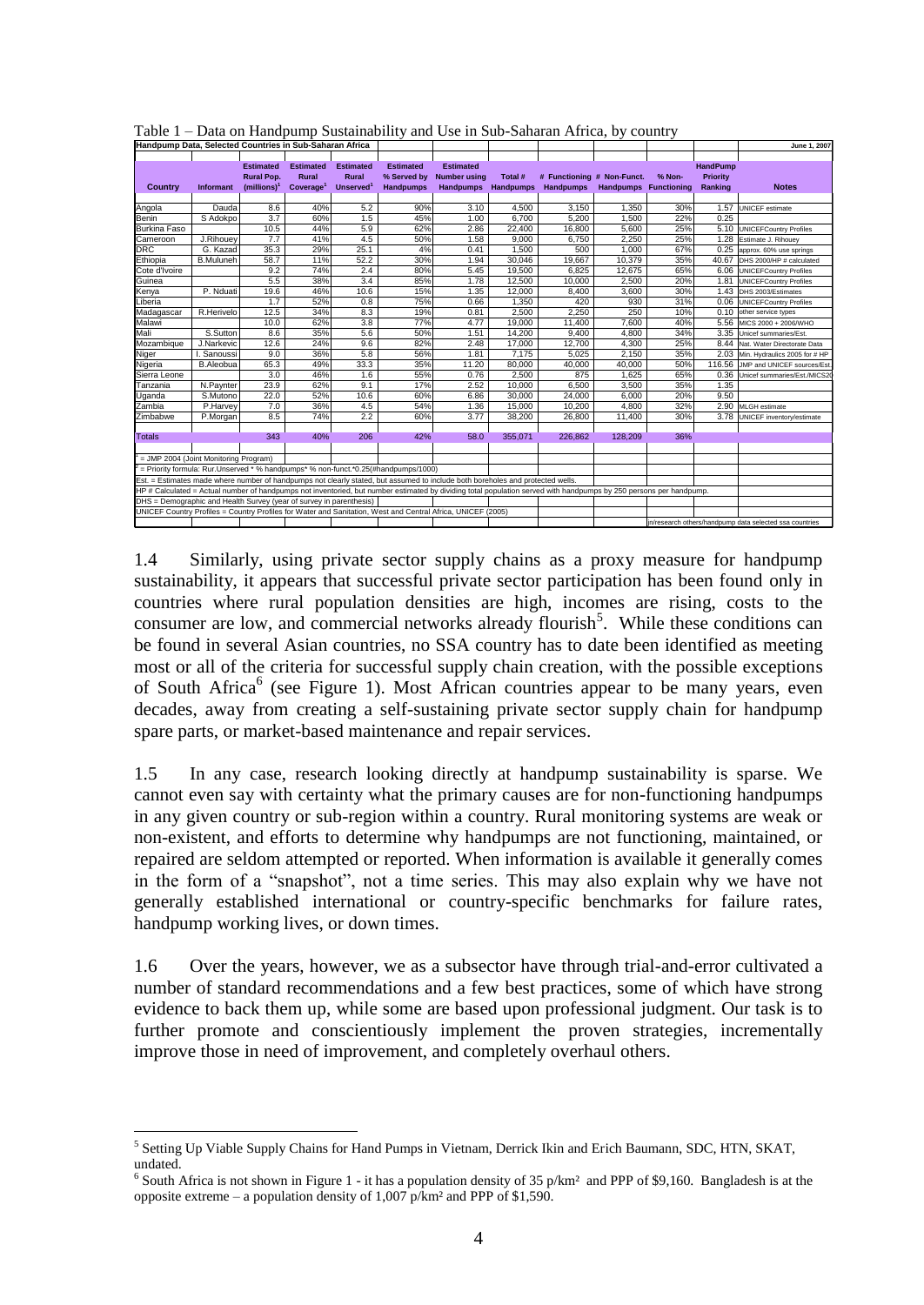## **2.0 Policy Choices**

2.1 The two current lynchpins for rural water supply sustainability are considered to be: (i) the *Demand Responsive Approach* (DRA) - where rural populations engage in a process of informed choice regarding their water service; and (ii) *community management* - where communities are largely responsible for the long-term operation, maintenance, and management of their communal water supply. Water supplies developed and managed by individuals (whether they serve a single household or multiple households), are considered to be self-supply, and are not covered under this flagship. Similarly, small town water supplies are not the subject of this flagship, although community-managed piped systems for villages would be included.

2.2 It is interesting to note that what were once heralded as key approaches for attaining rural water supply sustainability over the past few decades (three-tiered O&M, VLOM handpumps, the demand responsive approach, community management and standardization of handpump models, for example) have not fully solved the sustainability problem in the African context<sup>7</sup>. Table 2 suggests the direction we want to be heading, and where we currently find ourselves.

| <b>Current Situation</b>                        | <b>Mid-Term Desirable Situation</b> |
|-------------------------------------------------|-------------------------------------|
| 64% of rural water supplies functional          | 90% of supplies functional          |
| Capital cost recovery 0-20%                     | Capital cost recovery $>50\%$       |
| O&M cost recovery 0-50%                         | O&M cost recovery 100%              |
| Water point working life 3-8 years <sup>8</sup> | Water point working life 9-15 years |
| Source water insecurity                         | Source water security               |
| Community management                            | Management choices                  |
| Install-repair-reinstall-repair-upgrade         | Install-maintain-upgrade            |

*Table 2 – Current Situation and Desired Mid-Term Results for Rural Water Supplies*

2.3 So what are the correct policy choices for taking rural water supply sustainability to the next level? Should a country limit the number of technology options in use, or open the door to all options? Should a country fabricate all water supply materials (including handpumps) in country, procure imported materials from established retailers in country, or import them at as low a cost as possible? What is the correct balance between investment and O&M costs? Should spare parts availability be made a pre-condition to any distributor winning a bid on supplying construction materials or handpumps, or should the market (or the government) be left to sort out the spare parts supply? Should community management be the only way to care for community infrastructure, or should alternatives be attempted? Should governments provide post-construction support for community-managed infrastructure, or should governments choose to get involved only when the infrastructure has failed?

2.4 These are the kinds of major policy questions each country must answer for itself, however, a flotilla of NGO and donor projects has frequently attempted to answer these questions independently or in an *ad hoc* fashion as problems became self-evident. While many countries have engaged in policy reform processes, these were oftentimes mere preconditions for large loans or donor projects, and the reforms themselves were never aggressively implemented or subsequently evaluated.

 $\overline{a}$ <sup>7</sup> See, for example, VLOM for Rural Water Supply: Lessons from Experience, WELL Study, Task No:162, Jeremy Colin,

March 1999, available at: http://www.lboro.ac.uk/well/resources/well-studies/full-reports-pdf/task0162.pdf

<sup>&</sup>lt;sup>8</sup> Estimate based upon known handpump sustainability rates and likelihood of early rehabilitation.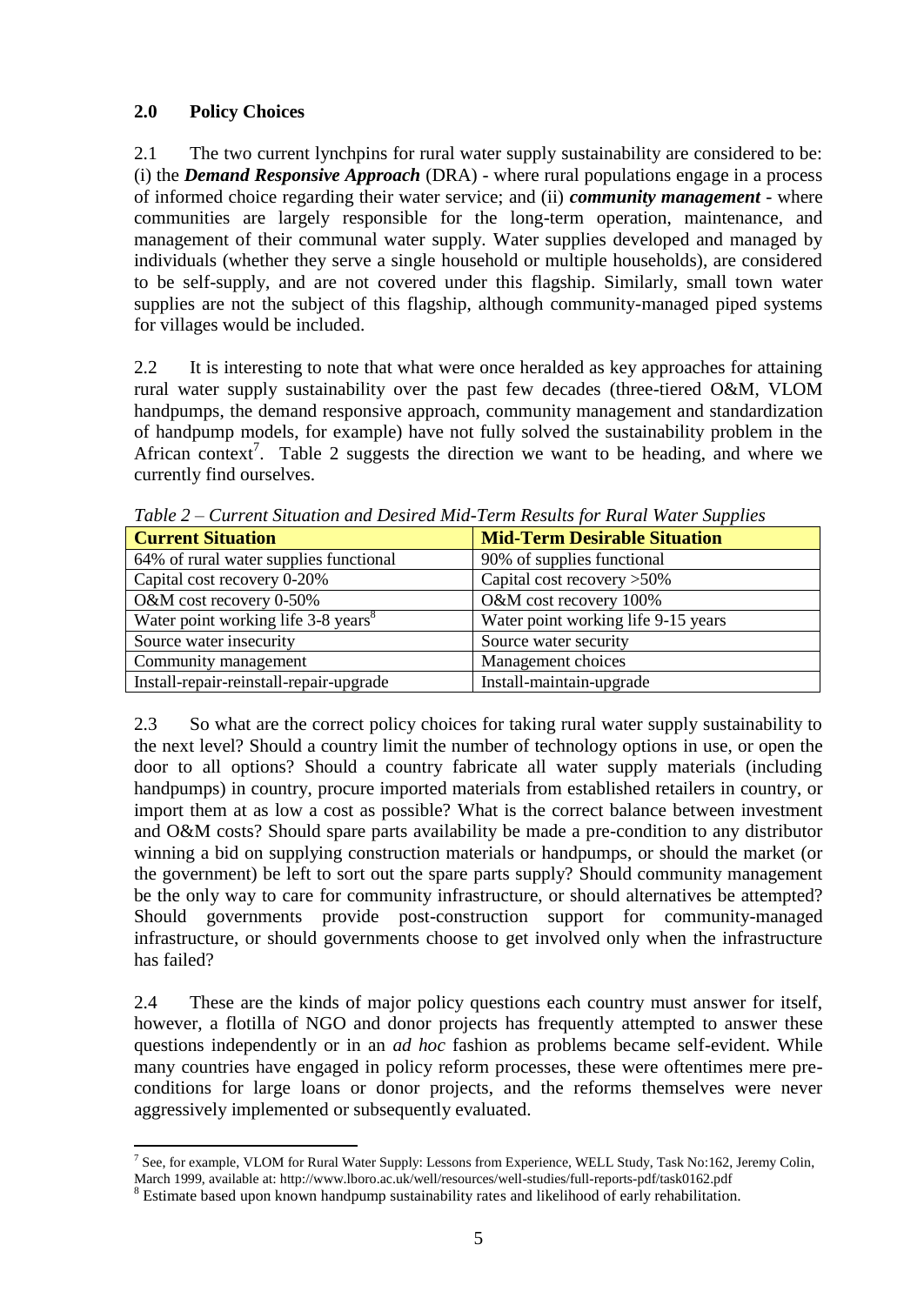

#### **Figure 1: Handpump Supply Chains Operation Plotted Against National Income and Population Densities for Select Countries of Asia and Africa**

Note: South Africa with a PPP of \$9,160 and a population density of 35 persons/ $km^2$  is off the graph, though above the dotted line.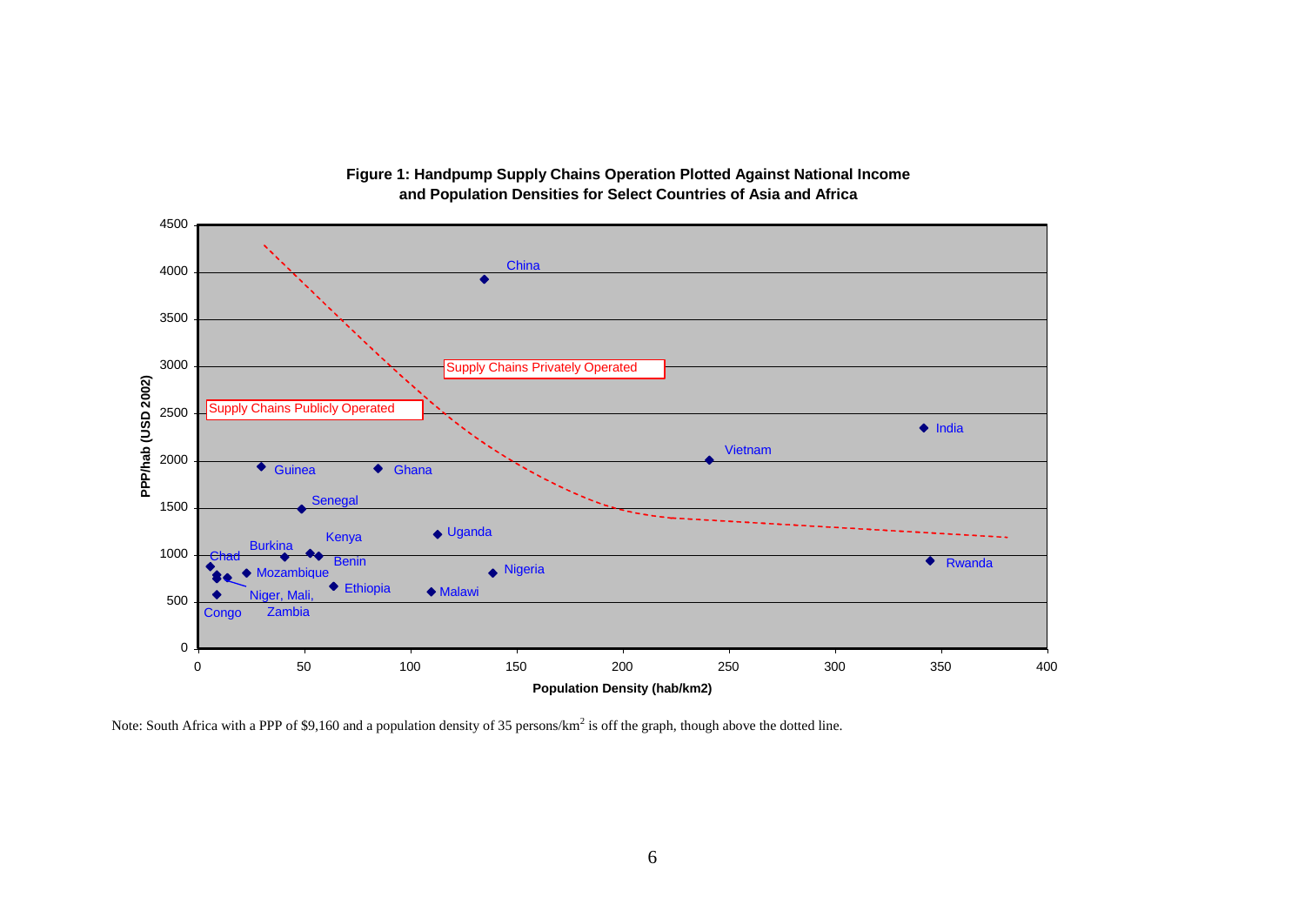2.5 As it now stands, the average percentage of non-working handpumps (and by extension rural water supplies in general) is approximately 36%, which is leading us toward an ever-growing percentage of investment and institutional effort being channeled to rehabilitate or upgrade failed water supply systems. Is this the logical result of dependency upon outside funding sources for sector investments? Are countries in effect accepting funding for new infrastructure because it is easier to obtain funds for new works as opposed to putting the energy (and funds) into keeping those same systems operating throughout their design lives? Are NGOs being forced to offer low per capita costs for new infrastructure in order to win donor funding instead of offering higher per capita costs that would result in higher rates of sustainability, but that would be rejected by the donor? The move to budget and programmatic support would theoretically allow countries the space they need to make these strategic decisions regarding rural water supplies, but have countries already grown accustomed to the inefficient approaches resulting in part from uncoordinated aid?

## **3.0 Objectives and Goals of the Sustainable Rural Water Supply Flagship**

3.1 *The objective of this flagship is to increase the percentage of functioning community water supplies<sup>9</sup> in rural areas through the application of improved policies and practices.* Functionality is defined along a continuum of parameters that includes at a minimum the following: system working lifespan<sup>10</sup>; frequency of rehabilitation; continuity of functioning; down time for repairs; water yield; water quality; and waiting times or number of users.

3.2 The intermediate goals of this flagship include the following:

- To establish unambiguous definitions and proposed benchmarks for rural water supply sustainability<sup>11</sup>;
- To increase the useful lifespan of the handpump and other water supply systems;
- To decrease repair down times;
- To improve asset management through increased recovery of recurrent and capital costs;
- To increase the number of options (both technical and managerial) commonly made available to communities;
- To decrease the number / frequency of water system rehabilitations; and
- To decrease the % of water sources that dry up for significant portions of the year.

<sup>1</sup> <sup>9</sup> It will be necessary to explicitly define terms such as "functioning", "rehabilitation", "maintenance", "yield", etc.

<sup>&</sup>lt;sup>10</sup> Handpump lifespans, in particular, are likely to vary widely by handpump model, place of manufacture, number of users, and other factors. Additionally, borehole working lifespans need to be studied. While it is assumed that the majority of borehole waterpoint failures are due to failing handpumps and not failing boreholes, this remains to be conclusively shown. <sup>11</sup> Initially for handpumps in sub-Saharan Africa, other service types and regions will be added in the future.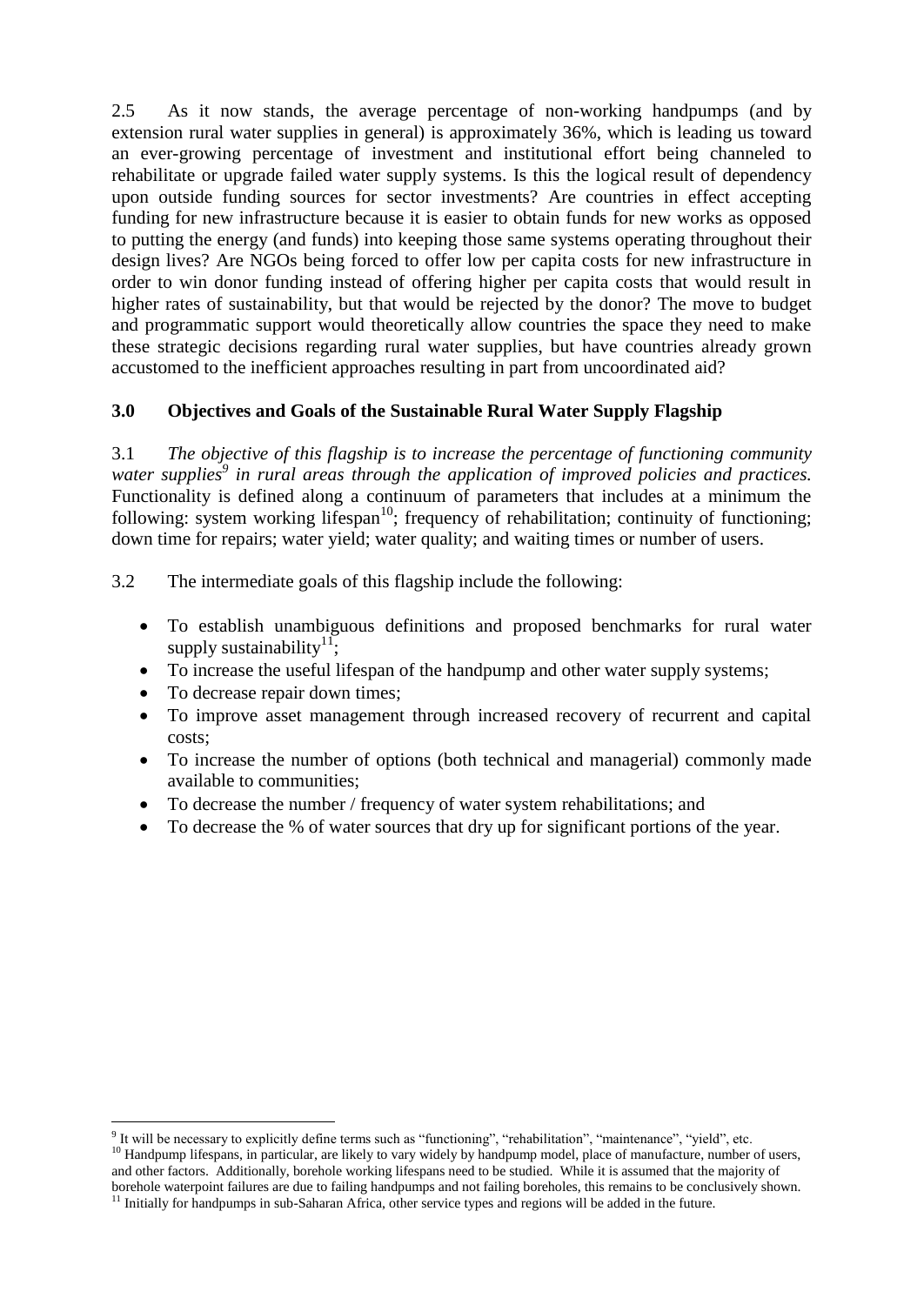## **4.0 Proposed Flagship Strategy**

#### 4.1 Key assumptions

- Groundwater will continue to be the primary water source of rural people in Africa.
- Community services will continue to be demanded and offered.
- $\Box$  Africa will present the greatest challenge to water system sustainability, especially handpump sustainability.
- $\Box$  The handpump will continue to be a primary water delivery mechanism for a significant proportion of Africa's population over the next 15 - 20 years.
- □ Countries will continue to decentralize.
- □ Water stress will continue to increase.
- $\Box$  Rural incomes will rise slowly.
- $\Box$  Rural population and water supply densities will continue to rise slowly.
- □ Communities do not always prefer to directly manage RWS services.
- $\Box$  Households are willing to invest significantly in well-performing RWS services.

#### 4.2 Strategic Principles

- Concentrate initially on countries where handpumps are most likely to be used by a significant % of the population during the next 10-15 year period;
- Generate new knowledge that will bring the sustainability factors into sharper focus;
- Develop useful tools that will assist countries in the analysis of their particular situations, and in the eventual improvement of their current policies and approaches, as well as development of new policies and approaches for improving sustainability;
- Engage countries individually and directly on concrete country initiatives and activities;
- Attempt to answer the question, "Why do rural water supplies fail, and why aren't they maintained?", that is, consider the technical, institutional and socio-economic factors of system failure;
- Improve current best practices, while investigating emerging lessons from new approaches.

4.3 Considering the fact that Sub-Saharan Africa is composed of more than 40 countries, many of which are heavily utilizing handpumps for RWS, it is imperative that this work identify at an early stage the countries that would potentially be most impacted, and those which are most concerned about tackling this problem. Interested professionals and institutions that could be instrumental in generating answers to the difficult questions of handpump sustainability will also be identified at this stage.

4.4 It is proposed that a Sustainable Rural Water Supply Working Group (SRWS-WG) be formed that would include a small number of people dedicated to assisting this flagship over the next two years. The SRWS-WG will be responsible for monitoring RWSN's progress on SH activities, reviewing key documents (TORs, draft reports, etc), providing substantive ideas and recommendations for on-going and future work, and acting as an entry point to major pathways of dissemination, advocacy, and learning. Some potential SRWS-WG members are suggested in Table 3. Membership would best be maintained at not more than 9 people. The SH flagship coordinator will be responsible for leading the SRWS-WG. Most members should be willing to self-finance their participation, though some payment of expenses may be required.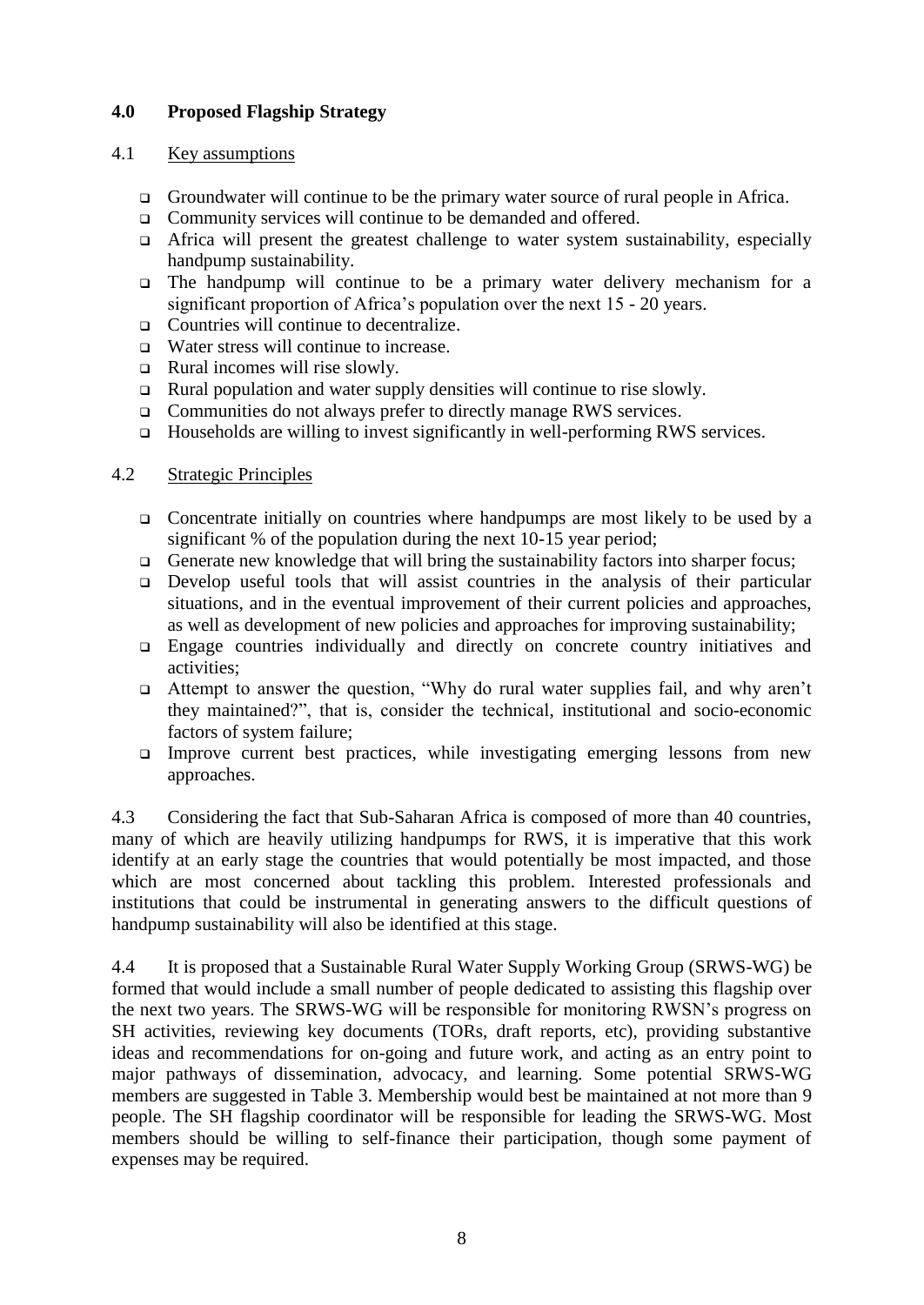| <b>Potential Partner</b>    | <b>Added Value</b>                                                     |
|-----------------------------|------------------------------------------------------------------------|
| <b>WEDC</b>                 | In-depth knowledge achieved through major study on                     |
|                             | handpump sustainability in Africa; long history of                     |
|                             | involvement in sustainable rural service delivery                      |
| WaterAid                    | RWS project experience in 11 African countries <sup>12</sup> ; leading |
|                             | advocacy agent for rural service delivery                              |
| <b>AfDB</b>                 | On-going investments in RWS in dozens of African                       |
|                             | countries; direct access to policy and decision makers                 |
| World Bank/WSP              | On-going investments in RWS in dozens of African                       |
|                             | countries; direct access to policy and decision makers                 |
| UNICEF, CARE                | On-going RWS programs in dozens of African countries;                  |
|                             | interest in innovation                                                 |
| <b>IRC</b>                  | Intimate contact with regional knowledge centers; history of           |
|                             | interest in RWS issues, including O&M and community                    |
|                             | management                                                             |
| <b>National Governments</b> | Policy-setters and decision-makers; significant investment in          |
|                             | RWS; mobilizers of large-scale programs                                |
| <b>SKAT</b>                 | Knowledge reservoir on handpump technology                             |
| Other NGOs, universities,   | Variety of skills and networking ability.                              |
| knowledge centers,          |                                                                        |
| individual professionals,   |                                                                        |
| private sector firms, etc.  |                                                                        |

*Table 3 – Potential Sustainable Rural Water Supplies Working Group Members*

4.5 With the core SRWS-WG in place, work would proceed along three specific product lines (as summarized in Figure 2): (1) a *Learning* line that looks at *lessons learned* and *emerging practices*; (2) a *Country Engagement* line that brings learning to bear on actual policies and implementation approaches in specific countries interested in significantly improving rural water supply sustainability; and (3) a *Advocacy/Dissemination* line that disseminates best practice and advocates for improved policy.





<sup>&</sup>lt;u>.</u> <sup>12</sup> Burkina Faso, Ethiopia, Ghana, Madagascar, Malawi, Mali, Mozambique, Nigeria, Tanzania, Uganda, and Zambia.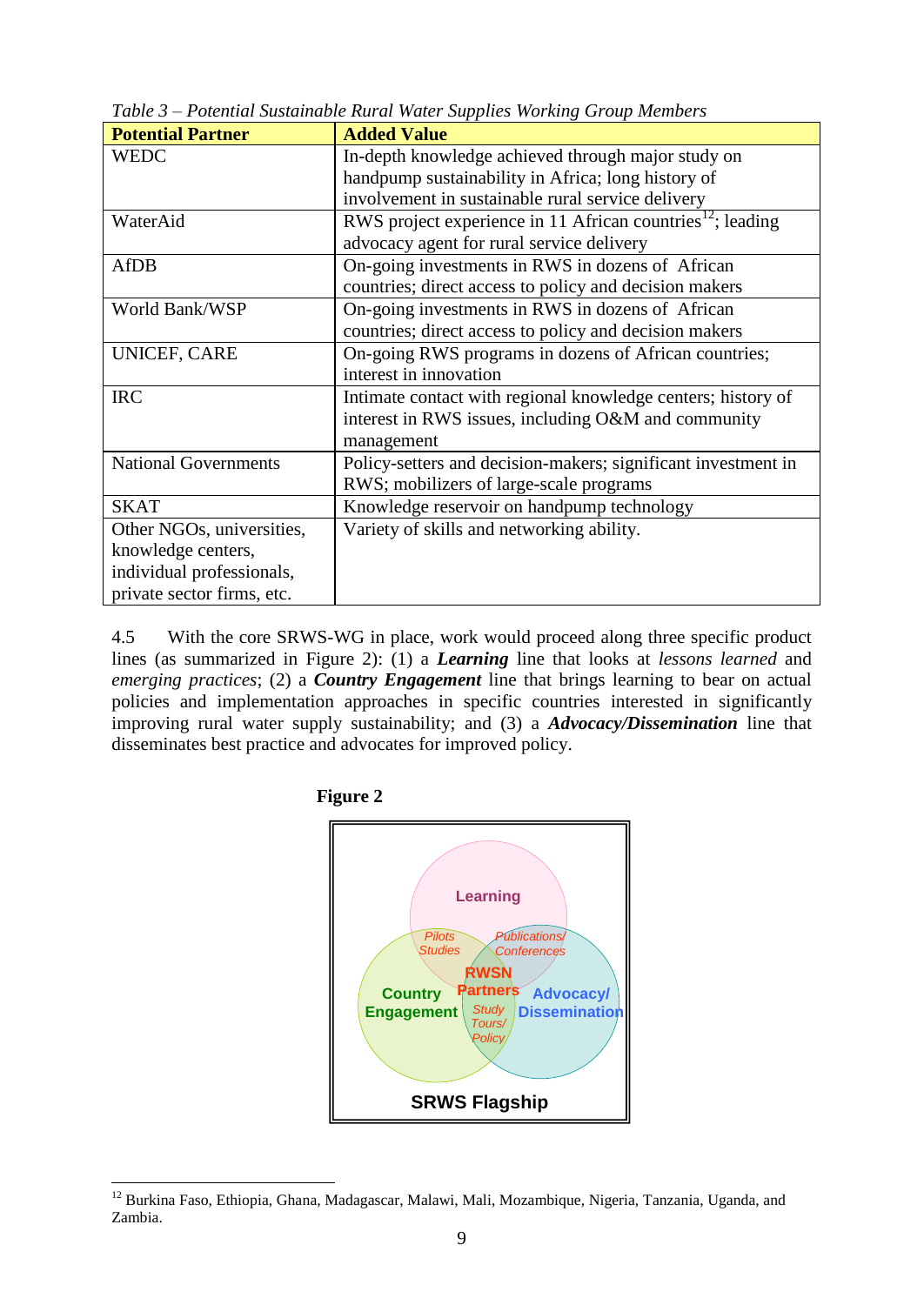## **5.0 Promoting Best Practice**

5.1 What are the tried-and-true sustainability strategies and policies that countries should generally be applying? Based upon the existing weight of subsector learning over the past 20 years, the factors shown in Table 4 have been found to be key predictors of longer-term functionality.

| <b>Sustainability Factor</b>                                                                                | <b>Where Countries Currently Stand</b>                                                                                                                                    | <b>Room for</b>     |
|-------------------------------------------------------------------------------------------------------------|---------------------------------------------------------------------------------------------------------------------------------------------------------------------------|---------------------|
|                                                                                                             |                                                                                                                                                                           | <b>Improvement?</b> |
| Water system management                                                                                     | Community management standard national policy. Little<br>post-construction support. Few alternatives being tried.                                                         | Significant         |
| Capacity building (system<br>caretakers, committee<br>members, area mechanics,<br>builders, suppliers, etc) | Training of community water boards and caretakers<br>standard during construction phase, then stops. Very little<br>capacity building efforts directed at private sector. | Significant         |
| <b>Source Water Protection</b>                                                                              | Few refer to this in policy documents. Water tables<br>dropping and water quality degraded.                                                                               | Very Significant    |
| <b>Capital Cost Recovery</b>                                                                                | Standard national policy. Generally ranges from 2%-10%.<br>No planning for gradual increases in cost recovery levels.<br>Uneven progress in rural poverty reduction.      | Very Significant    |
| <b>O&amp;M</b> Cost Recovery                                                                                | Standard national policy. Tariff levels stagnant. Non-<br>transparent fund collection and use.                                                                            | Some                |
| <b>Demand Responsiveness</b>                                                                                | Standard national policy. Choices limited, however.                                                                                                                       | Significant         |
| <b>Construction Quality</b>                                                                                 | Demanded by national standards. Supervision lax. Private<br>sector qualifications low. Some corrupt practices.                                                            | Some                |
| Type of technology                                                                                          | VLOM-type handpumps generally standard. Community<br>service level choices limited, and post-construction<br>evaluation uncommon.                                         | Significant         |
| <b>Spare Part Supply</b>                                                                                    | Few with comprehensive approach.                                                                                                                                          | Significant         |
| Post-construction<br>Monitoring                                                                             | Most countries with incipient data collection. Occasional<br>household surveys.                                                                                           | Significant         |

*Table 4 – Factors Leading to Longer-Term RWS Sustainability*

Factors that can best be addressed during the pre-construction/construction phase highlighted in light grey.

Factors that need to be addressed during the post-construction phase highlighted in dark grey.

Factors that need to be addressed both during pre-construction/construction and post-construction not highlighted.

5.2 The factors shown in Table 4 are by no means complete, however, it is likely that for most countries 90% of the sustainability factors will be found among these. It should also be noted that each sustainability factor can be split up into various sub-factors. For example, demand responsiveness would include having evaluated the user's ability to pay, having presented communities with a number of viable service alternatives (both technological and managerial), having established community selection criteria and demand channeling procedures, etc. Likewise each country will be characterized by its own sustainability signature, that is, the exact make-up of their current policy environment, implementation practices, rural income levels, community cohesiveness, and quality of public and private sector services.

5.3 Ratings provided are subjective, and open to debate. Some would suggest that community management has not been fairly tested to date, and that DRA is not especially well implemented in SSA countries<sup>13</sup>, and even where these factors have been well implemented, there are few African countries providing communities with postimplementation support, whether social or technical. When support is provided it tends to take the form of direct rehabilitation of existing works, as opposed to regular follow-up.

<sup>&</sup>lt;u>.</u> <sup>13</sup> In research presented on implementing DRA in Sub-Saharan Africa made by Jennifer Davis during the World Bank Water Week in March 2003, it was found than only four of eight "DRA" projects surveyed actually allowed community choice.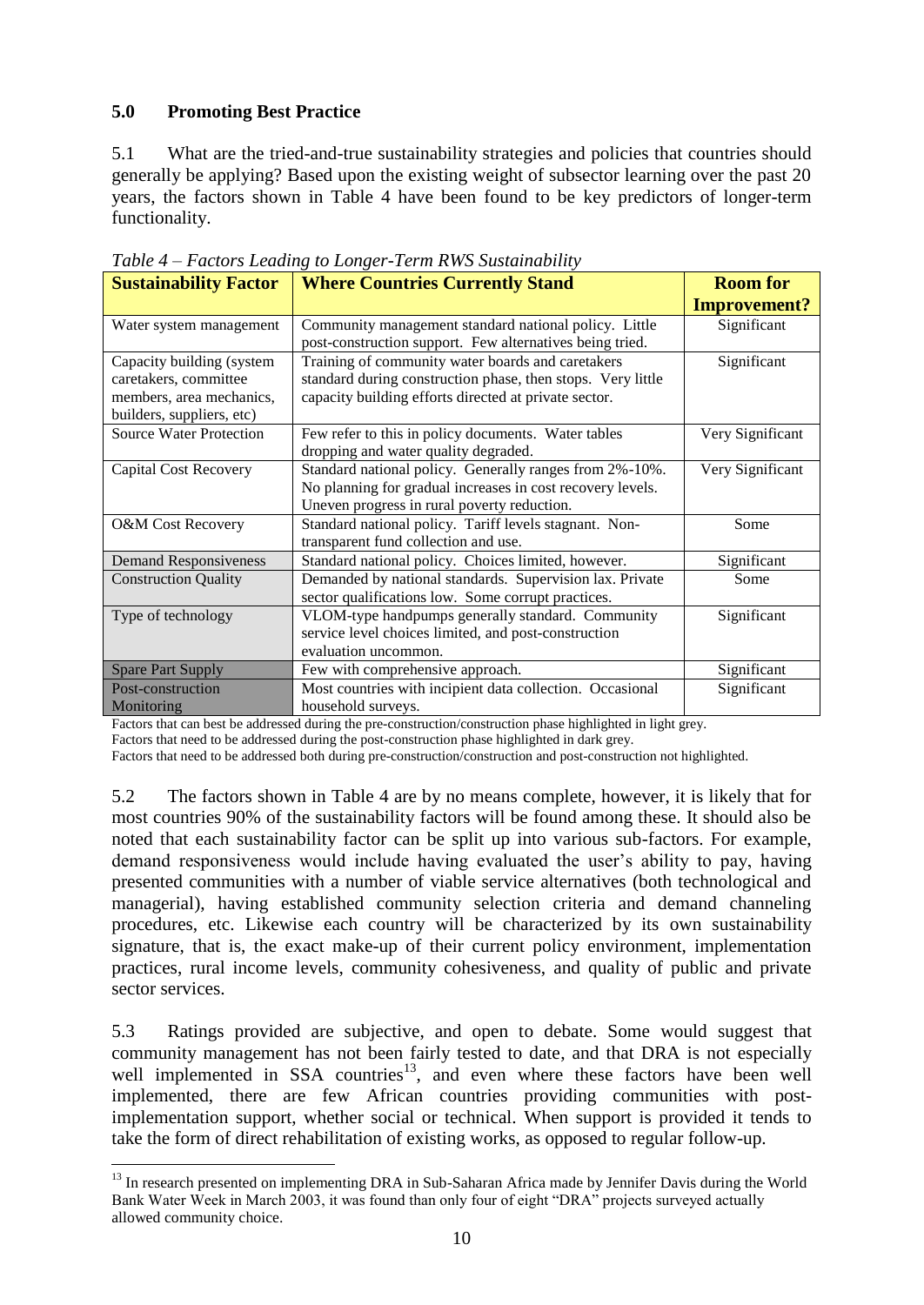5.4 Nonetheless, the flagship recognizes that the community management model can still be strengthened considerably, and potentially result in greater system sustainability. We call this concept "Community Management PLUS" which involves permanent monitoring and follow-up of community managed service provision, either directly through local governments, user associations, or private-sector contractors. CM+ includes making spare parts available locally, provision of technical back-up support, and provision of on-going training opportunities for community members, water committee representatives, local system caretakers, and area mechanics. This model would be expected to have a positive impact on every major factor of sustainability with the possible exception of capital cost recovery, although it would also be feasible to develop CM+ as a fee-based system that includes capital cost recovery.

#### **6.0 The Search for Emerging Lessons**

6.1 Though a number of best practices are currently known and can be aggressively promoted, it is also clear that alternative policies, approaches, and ideas are emerging around the continent and elsewhere. New and potentially effective approaches to rural water supply sustainability can be characterized as follows: (1) improved technology, (2) alternative management models, and (3) increased cost recovery (water pays for water.) [see Table 5].

|                                        | racte 5 rew approaches to nemeve bustandomy                                                               |
|----------------------------------------|-----------------------------------------------------------------------------------------------------------|
| <b>New Approach to</b>                 | <b>Descriptive Highlights</b>                                                                             |
| <b>Sustainability</b>                  |                                                                                                           |
| Technological                          |                                                                                                           |
| Generic spare parts only <sup>14</sup> | Rope and bucket, or similar local solutions, at least 12 countries <sup>15</sup> .                        |
| Few non-generic spares                 | Rope pump, Flexipump, etc. (Ghana, Madagascar, Mozambique, Kenya, Senegal, Zimbabwe,                      |
|                                        | among others)                                                                                             |
| More durable parts                     | Beer's Piston for Afridevs <sup>16</sup> - Kenya; Afri-Pump                                               |
| Alternative energy sources             | Photovoltaics                                                                                             |
| Alternative management                 |                                                                                                           |
| Total Warranty Concept/                | Manufacturer guarantees handpump operation and maintenance for its entire working life,                   |
| Leasing                                | users pay for this service - Mauritania <sup>17</sup> ; similarly the handpump could be leased instead of |
|                                        | purchased, with capital and maintenance costs included in periodic lease payments.                        |
| <b>Outside Management</b>              | Small town operators extend their O&M services to surrounding rural areas, users pay for this             |
|                                        | service - Angola $^{18}$                                                                                  |
| Lowest Subsidy                         | Contractors design/build/operate service, winning bid stipulates lowest subsidy - Paraguay.               |
| FRUGAL <sup>19</sup>                   | Services built and managed through competitively bid lots covering large areas; users pay                 |
|                                        | O&M and most capital costs over time.                                                                     |
| Regular follow-up                      | Communities are provided with social and technical support either through public or private               |
|                                        | means; users recover full O&M costs - Honduras, Nicaragua.                                                |
| Water Pays for Water                   |                                                                                                           |
| Productive use <sup>20</sup>           | Water is provided in quantities sufficient for productive use and income generation, mostly at            |
|                                        | the household level; users recover high % of investment costs and pay for full O&M and                    |
|                                        | replacement costs                                                                                         |
| Self-Supply                            | Users fully pay for upgrading locally appropriate solutions, oftentimes at the household level            |

*Table 5 – New Approaches to Achieve Sustainability*

1

<sup>&</sup>lt;sup>14</sup> Though not a handpump, the rope and bucket does represent a sustainable option that is widely recognized throughout Africa, and is capable of being replaced by a handpump over time.

<sup>&</sup>lt;sup>15</sup> Dataset for Select African Countries, Rural Water Supply and Sanitation, Joseph Narkevic, WSP/World Bank,

unpublished.

<sup>&</sup>lt;sup>16</sup> See: http://www.handpump.org/handpump.htm

<sup>&</sup>lt;sup>17</sup> Sustainable Handpump Projects in Africa, S. Parry-Jones, R. Reed, and B.H. Skinner, WEDC, 2001.

<sup>&</sup>lt;sup>18</sup> Leasing, A New Handpump O&M Concept, Paul van Beers, 27<sup>th</sup> WEDC Conference Papers, Lusaka, Zambia, 2001.

<sup>&</sup>lt;sup>19</sup> Forming Rural Utility Groups and Leases. A long-term, private sector management concept under design by WSP-Africa for rural areas, including small towns and disperse rural settlements.

 $^{20}$  The use of family handpumps for small plot agriculture is widespread. Experience with the treadle pump in Africa shows that income generation can positively influence spare part supply. Atelier International sur les Chaînes de Distribution des Pompes à Pédales, WSP/World Bank, SDC, BNWP, October 2002.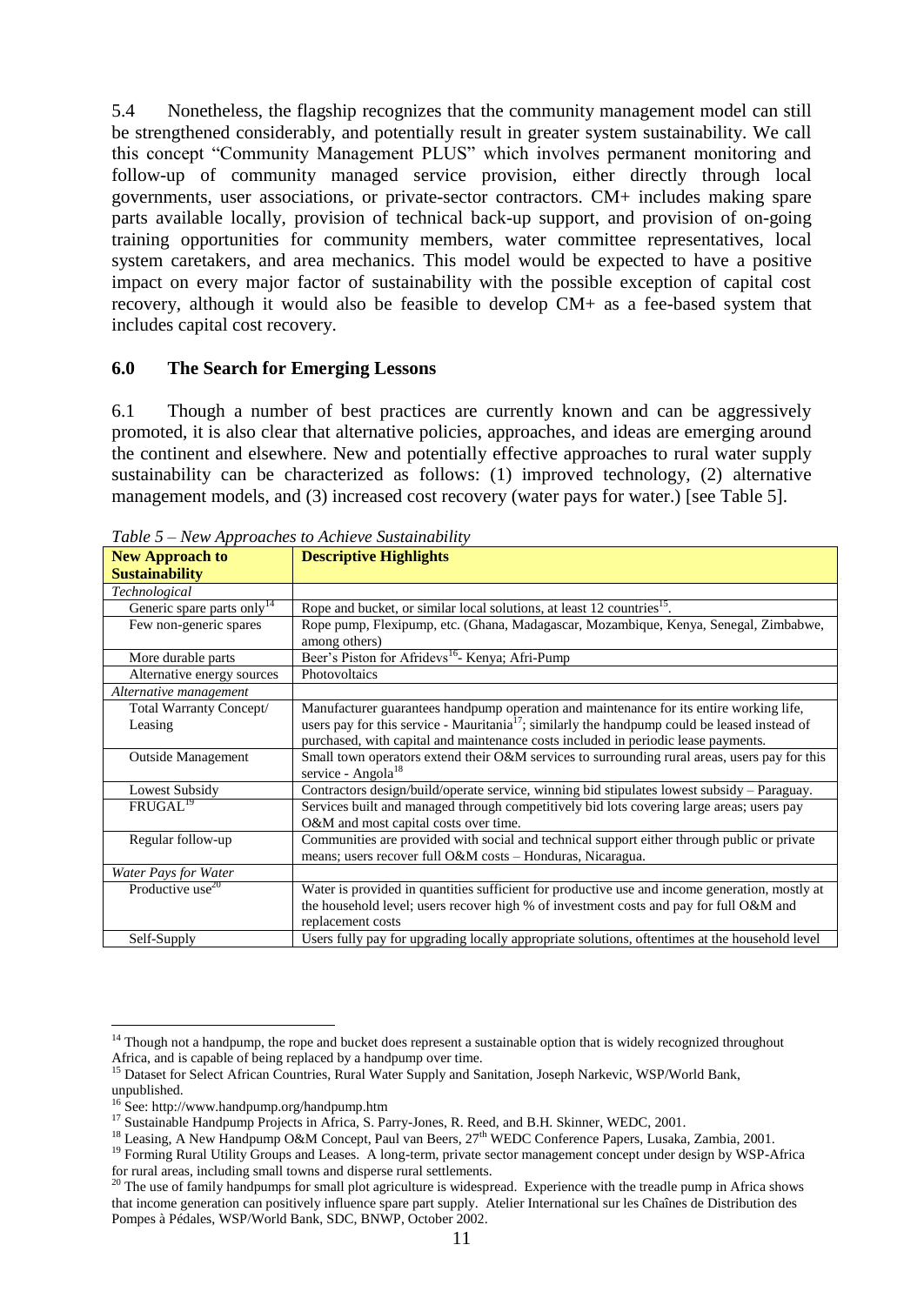6.2 The flagship expects to follow these new approaches in a variety of ways: through case studies, collection of existing reports and evaluations, personal communications, professional links with the SRWS-WG members, and periodic calls for information.

# **7.0 Specific Activities and Estimated Budget**

The flagship course over the next three years will be guided by its principles, the recommendations of the SRWS-WG, the other RWSN flagship coordinators, the RWSN steering committee, and suggestions and requests from individual countries. The key activities planned are summarized below.

# *7.1 Application of the Policy Analysis Tool for Handpump Sustainability (PATHS)*

As a way of looking at a given country's sustainability signature, the flagship is currently developing a Policy Analysis Tool for Handpump Sustainability (PATHS) which is meant to assist countries to understand their sustainability signature and any possible gaps they may have in their current policy framework or implementation approach. It is expected that three countries (Benin, Burkina Faso and Zambia) will have applied the tool by December 2009, but more importantly have simultaneously begun a process by which they begin to improve in a targeted fashion their current policies and approaches.

# *7.2 Mapping of the African handpump market and procurement options*

The current practice of many development partners in Africa is to seek the lowest unit cost and to procure handpumps internationally. Since the procurement of handpumps is commonly separated from that of spare parts this means that there is a need to develop separate private sector supply chains for spare parts in country. Recent research has shown that stand alone private sector supply chains for handpump spare parts are not viable in much of sub-Saharan Africa<sup>21</sup>. The flagship will map the current market for handpumps in Africa to investigate demand and in country supply, and will investigate different procurement options for increased supply chain sustainability.

# *7.3 Financial analysis of support options for sustaining community management*

The flagship will analyze data from different countries to determine the true costs associated with supporting community management. These will include the costs of back-up support from local institutions (Governmental or NGO) for complex repairs, rehabilitation, expansion and upgrade. This will assist Governments to develop realistic budgets for institutional support for community management in line with CM+ concept.

# *7.4 Research into private sector options for increased sustainability*

The flagship will seek to encourage members and partners to pilot private sector approaches to operation and maintenance of rural water supplies, under an action research initiative. It will also seek funds in order to monitor, evaluate and document such approaches for subsequent dissemination of lessons learned.

# *7.5 Development of a sustainability monitoring tool*

<u>.</u>

The flagship intends to develop jointly with UNICEF a multi-country Sustainability Monitoring Tool for use in East and Southern Africa as part of a long-term effort being financed jointly by the Dutch Government, UNICEF, and the involved governments. One of the demands of this multi-country effort is the development of a methodology for regularly monitoring rural water supply sustainability.

<sup>21</sup> Harvey, P.A. and Reed, R.A. "Sustainable Supply Chains for Rural Water Supplies in Africa". Proceedings of the Institution of Civil Engineers: Engineering Sustainability, 159(1), March 2006, pp. 31-39.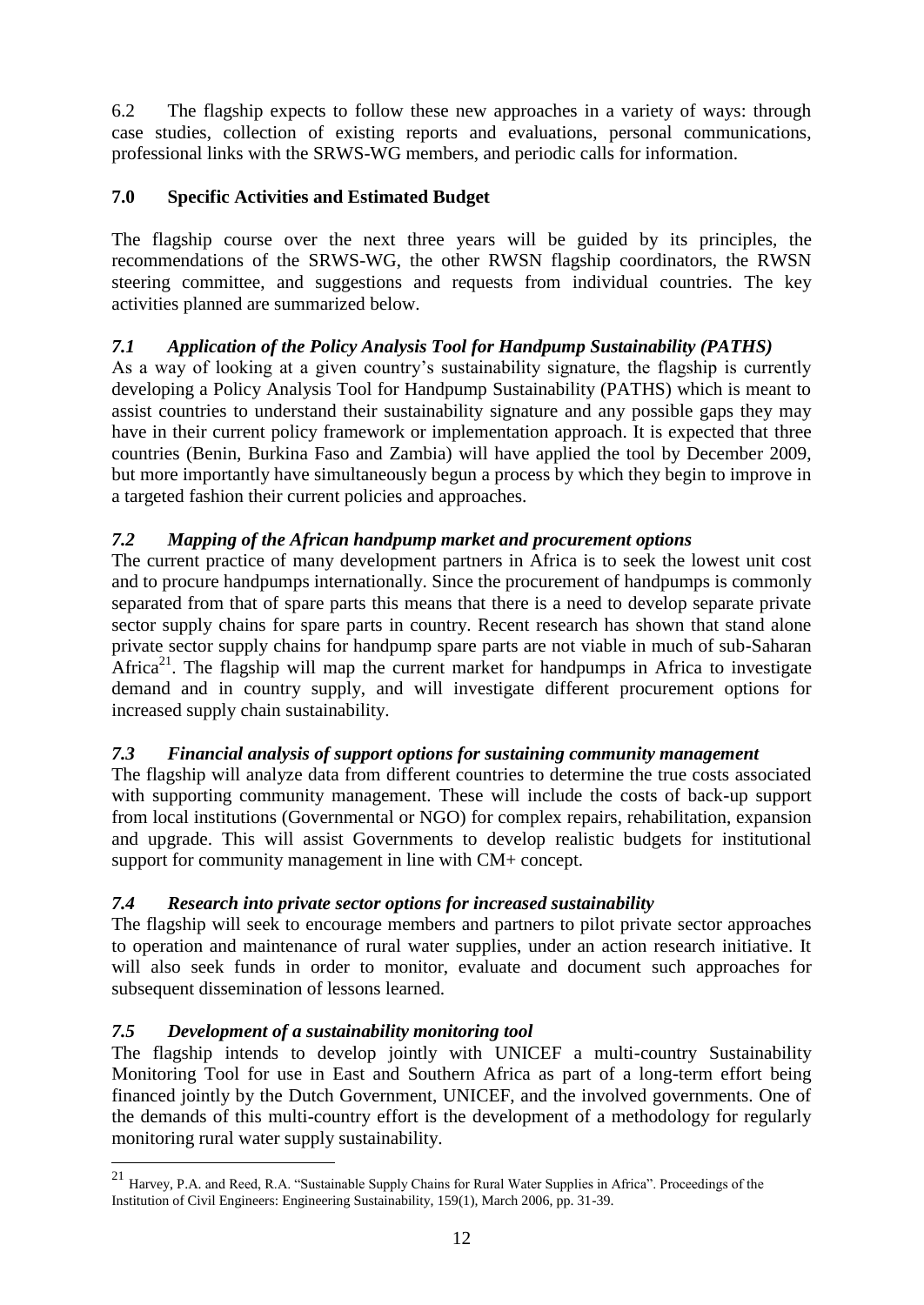## *7.6 Development of relevant advocacy tools*

The flagship will develop relevant advocacy tools for generic use and that can be tailored to particular needs of specific countries. These will take the form of 4 page briefing notes, each of which will address interrelated topics covered by the flagship, such as:

- Procurement practices, private sector participation and supply chains;
- Institutional support, budgeting, monitoring and regulation;
- Community participation, community management and sustainable financing; and
- Technology choice, operation and maintenance, and environmental sustainability.

## **8.0 Flagship Structure**

8.1 Sustainable Rural Water Supply is one of RWSN's flagship products and as such falls ultimately under control of the RWSN Steering Committee. The Steering Committee normally assigns leadership for flagship activities to one of its member organizations who retain the services of the flagship coordinator. In turn the coordinator directs the SRWS-WG, composed of anywhere from 5 to 9 interested members, some of whom participate on a *pro bono* basis. In addition, to the Flagship Coordinator, it is also proposed to contract a junior or mid-level analyst to support flagship activities. This analyst would be part time, ideally seconded from one of the partner organizations for a period of 40-50 days per year for at least one year, but could also be a hired consultant.

8.2 It is also proposed to retain the services of up to four professionals that would each be designated "RWSN Country Liaison" in their countries of residence. They would be appointed ideally by their supporting organizations (public or private) as part of a proposed *RWSN's 2015 Group* (professionals who agree to support RWSN activities in their countries with a minimum of 2015 minutes per year (at least four days), primarily in facilitating country contacts, distributing RWSN documentation, e-mailing colleagues about RWSN activities, and other networking tasks relating to specific country activities.

8.3 Given the magnitude of the problem and number of contributing factors to handpump sustainability, the flagship will have to coordinate with other organizations independently undertaking complementary work, such as SKAT, WEDC, IRC, IWA, the AfDB, the World Bank, UNICEF, major NGOs, key bilateral donors, and others. It is critical that the SRWS-WG keep apprised of on-going activities outside RWSN, through its professional and institutional networks, and feed such activities back into the flagship so as to enrich the outputs and eventual impact of its work.

8.4 In this same way, RWSN and the SRWS-WG must remain alert for opportunities to use partner organizations to finance country studies locally, in exchange for technical support, peer review, and widespread dissemination.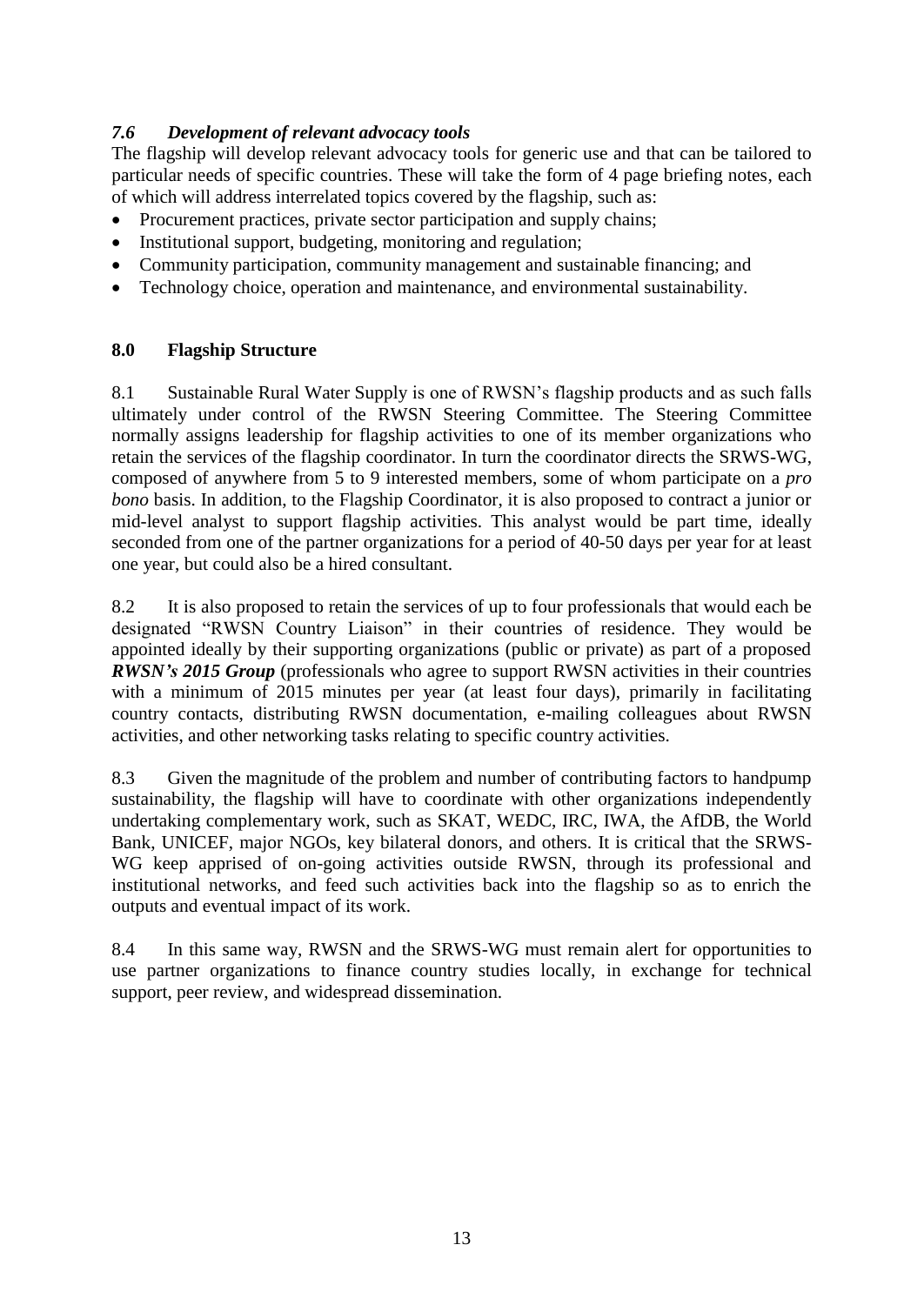#### **9.0 Focus Countries**

9.1 Based upon initial data analysis regarding sustainability, considering RWSN's historic and substantive comparative advantage in the area of handpumps, taking into account country interest, and in an attempt to create increased impact by working alongside other flagships, a short list of countries which could benefit substantially from RWSN-developed tools and approaches includes the following: Burkina Faso, Ethiopia, Malawi, Mali, Mozambique, Nigeria, Uganda, and Zambia.

#### 9.2 Links to Other RWSN Flagships

The Sustainable Rural Water Supply flagship should be viewed in relation to the other three RWSN themes of Self-Supply, Cost-Effective Boreholes (CEB), and Handpump Technologies (HT). It is expected that the SRWS flagship will coordinate extensively with the HT flagship based at SKAT, in view of the obvious links between the two. Similarly, Self-Supply is seen as one of the management alternatives that would lead to improved sustainability, therefore, the SRWS flagship is obliged to follow-up with the activities of the group. Finally, the borehole (and as a result the CEB Flagship) is a fundamental part of Sustainable Rural Water Supply, especially as regards construction quality, source water protection, and water quality, among other links. For this reason it is crucial that the flagship coordinators and the RWSN secretariat maintain continuous communications (both electronically, as well as face-to-face) so as to identify common opportunities for strategic partnership building, country and regional activities, discussion fora, dissemination of results, and future funding. The coordinators should be careful to schedule studies and events in ways that elicit synergy as opposed to generating conflict, in recognition of the fact that thematic working groups may be composed of different individuals from the same agencies and organizations.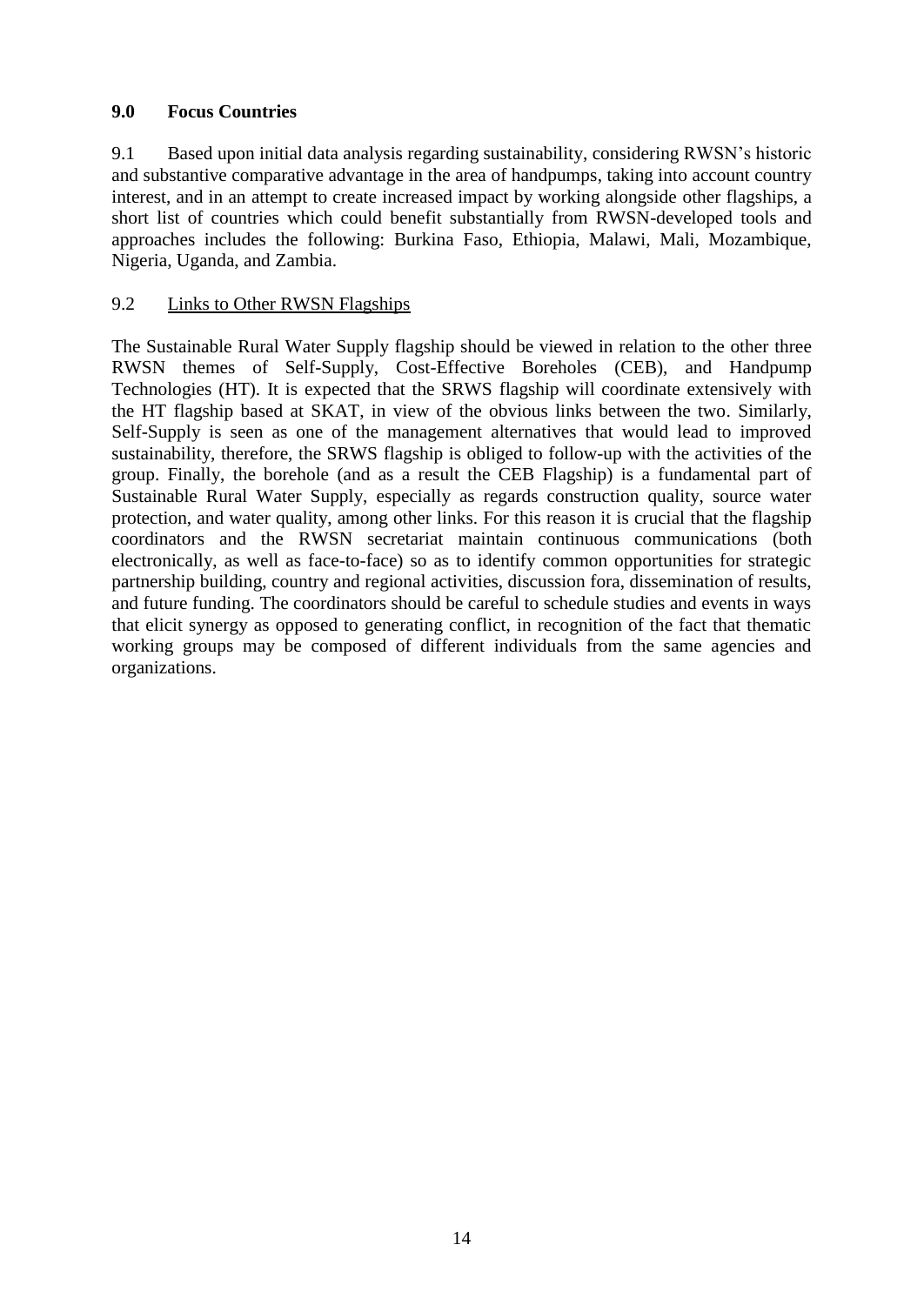10.0 Logical Framework - Sustainable Rural Water Supply Flagship **10.0 Logical Framework – Sustainable Rural Water Supply Flagship**

| <b>Sustainable Rural Water Supply</b>                                                                                                                                                                                                                                                                                                                                                                                      |                                                                                                                                                                                                                                                                                                                                                                                                                                                                                                                                                                                                                                                                    |                                                                                                                   |                                                                                                                              |  |
|----------------------------------------------------------------------------------------------------------------------------------------------------------------------------------------------------------------------------------------------------------------------------------------------------------------------------------------------------------------------------------------------------------------------------|--------------------------------------------------------------------------------------------------------------------------------------------------------------------------------------------------------------------------------------------------------------------------------------------------------------------------------------------------------------------------------------------------------------------------------------------------------------------------------------------------------------------------------------------------------------------------------------------------------------------------------------------------------------------|-------------------------------------------------------------------------------------------------------------------|------------------------------------------------------------------------------------------------------------------------------|--|
| Narrative Summary                                                                                                                                                                                                                                                                                                                                                                                                          | <b>tors</b><br>Performance Indicat                                                                                                                                                                                                                                                                                                                                                                                                                                                                                                                                                                                                                                 | <b>Means of Verification</b>                                                                                      | <b>Critical Assumptions</b>                                                                                                  |  |
| Increase access and improve sustainability<br>Saharan Africa, thereby contributing to all<br>of rural water supplies, especially in sub-<br>relevant MDG goals.<br>Goal                                                                                                                                                                                                                                                    | and sustainability figures.<br>reduction in rural poverty levels.<br>increases in coverage                                                                                                                                                                                                                                                                                                                                                                                                                                                                                                                                                                         | Joint Monitoring Program<br>Statistics; other national<br>survey and census data.                                 | appropriate proportion of sector<br>funds in rural service provision.<br>Governments invest an                               |  |
| they are, therefore, keen to and capable of<br>community water supply services which<br>Rural households obtain highly-valued<br>sustaining indefinitely.<br><b>Purpose</b>                                                                                                                                                                                                                                                | % of functioning handpumps increases by 10<br>percentage points over a three year period in<br>countries applying improved approaches.                                                                                                                                                                                                                                                                                                                                                                                                                                                                                                                             | Country level data from<br>sustainability surveys.<br>national databases,                                         | combined sustainability of all<br>Handpump functionality is a<br>good proxy indicator for the<br>rural water service levels. |  |
| <b>Outputs</b>                                                                                                                                                                                                                                                                                                                                                                                                             |                                                                                                                                                                                                                                                                                                                                                                                                                                                                                                                                                                                                                                                                    |                                                                                                                   |                                                                                                                              |  |
| and improvements to current best practices<br>2. New approaches to RWS sustainability<br>engage with one another across countries,<br>1. Current best practices for rural water<br>disciplines, and world regions on RWS<br>supply sustainability documented and<br>3. Practitioners and decision-makers<br>studied, documented, and widely<br>widely disseminated.<br>sustainability issues.<br>disseminated.<br>Learning | At least one study tour per year organized under the<br>auspices of RWSN with participants from at least 7<br>events held during the period with a minimum of 7<br>At least one best practice example documented by<br>At least one new approach documented by RWSN<br>examples documented by others and reviewed by<br>per year, and at least two to four other examples<br>documented by others and reviewed by RWSN.<br>different countries (perhaps to link with WEDC<br>At least three regional activities, workshops, or<br>at least two to four other<br>attendance in each.<br>RWSN per year, and<br>different countries in<br>conferences etc.).<br>RWSN. | RWSN and flagship annual<br>Country level data from<br>sustainability surveys.<br>national databases,<br>reports. |                                                                                                                              |  |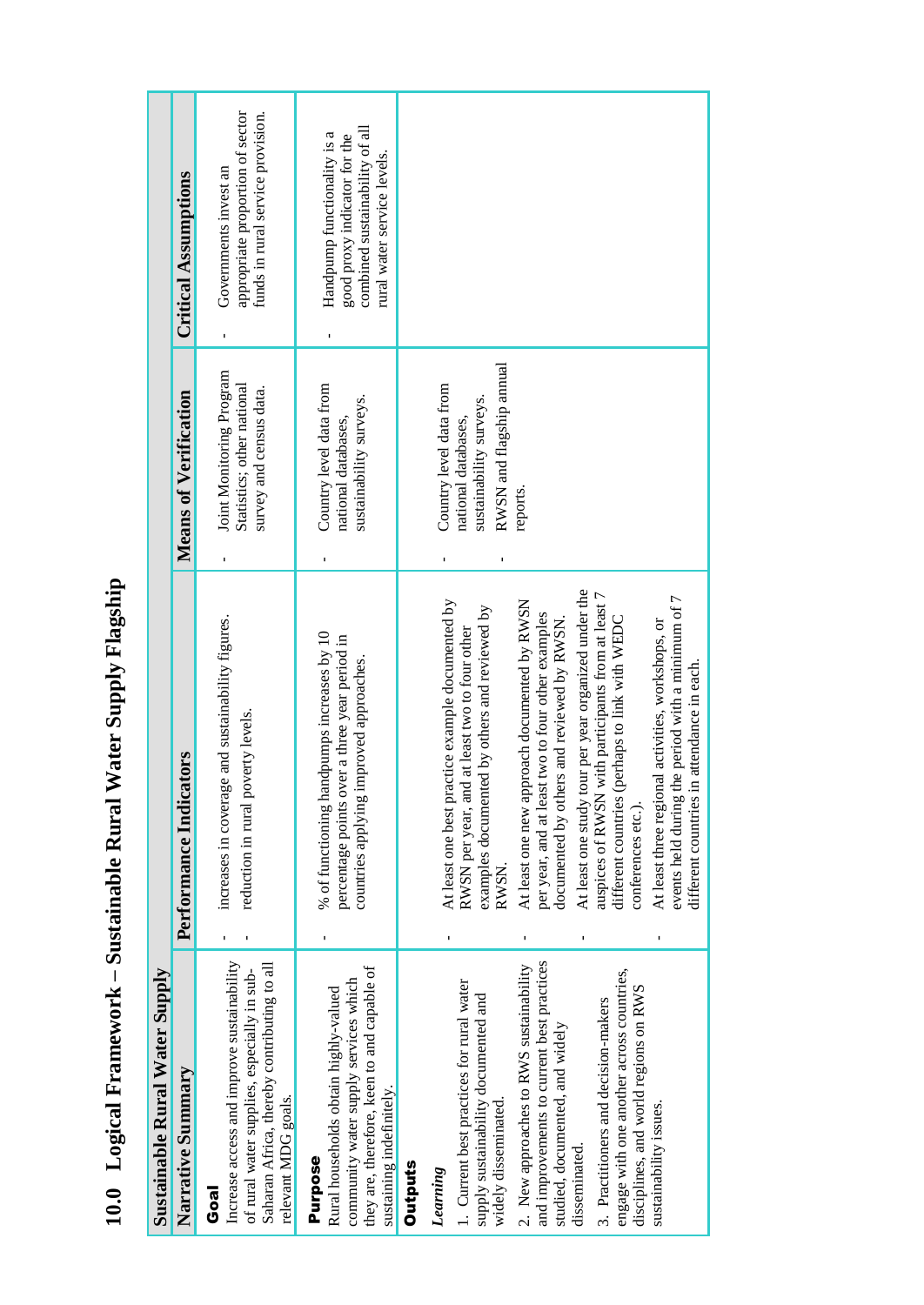| <b>Sustainable Rural Water Supply</b>                                                                                                                                                                                                       |                                                                                                                                                                                                                                                                                                                         |                                                                                                                                    |                                                                                                                                                                          |
|---------------------------------------------------------------------------------------------------------------------------------------------------------------------------------------------------------------------------------------------|-------------------------------------------------------------------------------------------------------------------------------------------------------------------------------------------------------------------------------------------------------------------------------------------------------------------------|------------------------------------------------------------------------------------------------------------------------------------|--------------------------------------------------------------------------------------------------------------------------------------------------------------------------|
| Narrative Summary                                                                                                                                                                                                                           | Performance Indicators                                                                                                                                                                                                                                                                                                  | <b>Means of Verification</b>                                                                                                       | <b>Critical Assumptions</b>                                                                                                                                              |
| projects for increasing RWS sustainability.<br>5. Country engagement through targeted<br>4. Country engagement through pilot<br>technical assistance to governments,<br>projects, and programs.<br>Country Engagement<br>Outputs, continued | on water supply sustainability.<br>approaches advocated by RWSN, or undertake pilot<br>and/or demonstration activities in their countries.<br>At least three countries adopt new sustainability<br>projects/programs receive technical assistance<br>At least six countries or major country-level<br>support from RWSN | RWSN and flagship reports<br>Project documentation<br>Country documents                                                            | Pilots undertaken in ways that<br>will demonstrate replicability<br>Pilot/demonstration activities<br>still possible in countries<br>adopting programmatic<br>approaches |
| knowledge base and awareness levels<br>6. Practitioners and decision-makers<br>raised on RWS sustainability issues.<br><b>Advocacy and Dissemination</b>                                                                                    | RWSN and other websites, with a minimum of 15%<br>Number of downloads of RWSN documents from<br>Number of dissemination activities through major<br>organizations, bilateral donors, and senior<br>government professionals active in RWS<br>investment sources such as multilateral<br>increase in downloads per year  | RWSN and other website<br>requests for information<br>secretariat and flagship<br>Event reports, RWSN<br>hit counters<br>responses | technicians have ever increasing<br>Decision-maker and senior<br>access to the internet                                                                                  |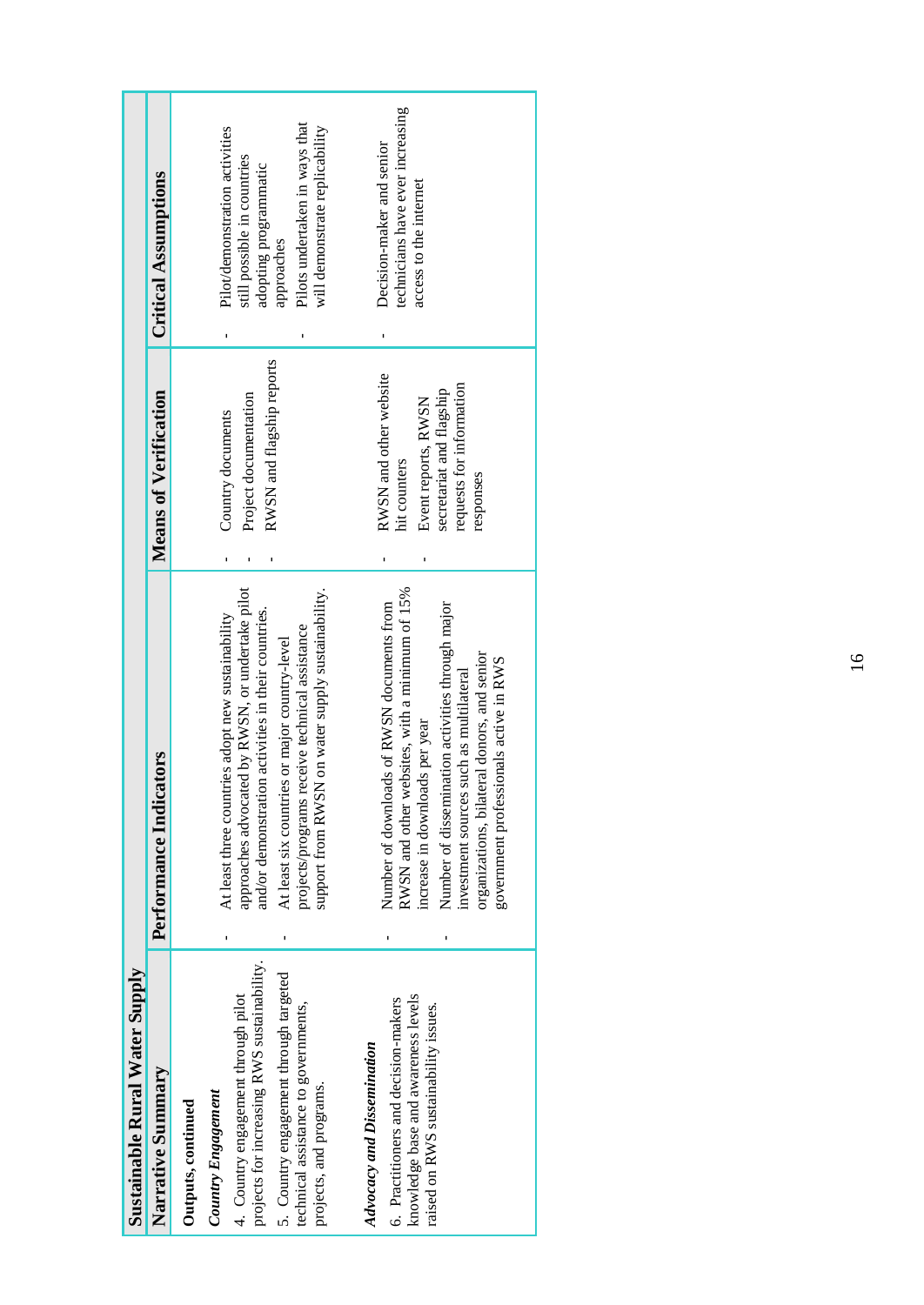| <b>Sustainable Rural Water Supply</b>                                                                                                                  |                                                                                                                                                                                                                                                                                                                                                  |                                                                                     |
|--------------------------------------------------------------------------------------------------------------------------------------------------------|--------------------------------------------------------------------------------------------------------------------------------------------------------------------------------------------------------------------------------------------------------------------------------------------------------------------------------------------------|-------------------------------------------------------------------------------------|
| <b>Activities</b>                                                                                                                                      | Outputs                                                                                                                                                                                                                                                                                                                                          | Linkages                                                                            |
| sustainable rural water supply experiences<br>1.1 Generation of lessons learned on<br>1.2 Major factors of sustainability<br>LEARNING (Best Practices) | At least one case study per year sponsored by RWSN of sustainable RWS.<br>Critical review of two to four non-RWSN studies/documents per year<br>Case study synthesis documentation prepared in time for 7 <sup>th</sup> RWSN<br>One analytical study performed per year on a different aspect of<br>about sustainable RWS.<br>Forum.<br><b>I</b> | Diverse partners, including SS Flagship<br>$\blacksquare$                           |
| analyzed in depth (e.g. handpump market<br>2.1 New approaches to SRWS identified<br>mapping, financial analysis etc.).<br>LEARNING (New Approaches)    | Case study synthesis documentation prepared in time for 7 <sup>th</sup> RWSN<br>sustainability (DRA, cost recovery, etc)<br>Forum.                                                                                                                                                                                                               | UNICEF/Dutch projects in East and Southern<br>Africa                                |
| and documented.                                                                                                                                        | improved sustainability (one on new technologies, one on an alternative<br>management approach, and one example of water-paying-for-water)<br>One in-depth study per year on an emerging approach for achieving<br>Synthesis document prepared for 7 <sup>th</sup> RWSN Forum.<br>Follow-up reports on new approaches<br>$\blacksquare$          | SS Flagship<br>I,                                                                   |
| LEARNING (Knowledge Sharing)<br>3.1 Annual study tour.<br>3.2 SRWS side events                                                                         | At least one study tour relating to SRWS (organized, but not financed by<br>session held per year in a major sector event<br>At least one SRWS<br>RWSN)<br>٠<br>$\blacksquare$                                                                                                                                                                   | RWSN membership and Steering Committee<br>Interested governments and others through |
| COUNTRY ENGAGEMENT (Technical<br>Assistance)                                                                                                           | Sustainability monitoring process design for East and Southern Africa<br>tested in at least two countries by June 2009.<br>PATHS drafted and                                                                                                                                                                                                     | AfDB and pilot countries<br>Field testing countries<br><b>I</b><br>$\blacksquare$   |
| 4.1 Policy Analysis Tool for Handpump<br>Sustainability (PATHS)                                                                                        | Technical assistance missions and reports                                                                                                                                                                                                                                                                                                        | Countries of engagement, and key country<br>stakeholders                            |
| 4.2 Sustainability monitoring<br>4.3 Misc. TA on demand                                                                                                |                                                                                                                                                                                                                                                                                                                                                  | UNICEF and governments of Ethiopia,<br>Malawi, Mozambique                           |
|                                                                                                                                                        |                                                                                                                                                                                                                                                                                                                                                  | HT Flagship<br>ı                                                                    |